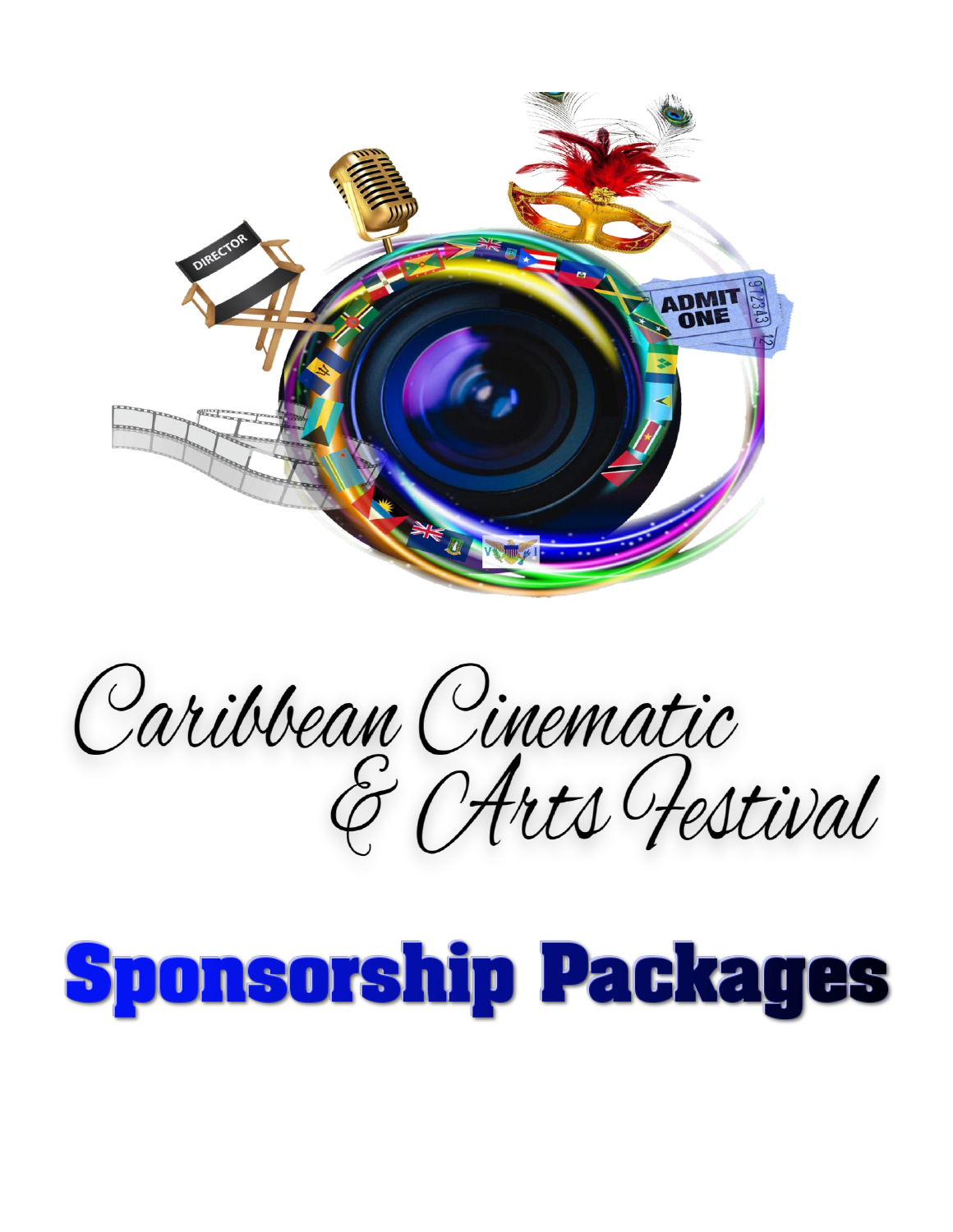## **Welcome To the CCAF Sponsorship Program**

The University of the Virgin Islands Department of Communication, Art, Theatre and Music is seeking funding to present the Second Caribbean Film and Artistic Cinematic Festival (CFACF) online (via Zoom) on April 23 and 24, 2022.

CCAF was created to encourage students and community members to showcase their creative cinematic and audio works to inspire us, to entertain us, and to make us contemplate and understand the beauty and challenges of our lives. The festival is an exciting opportunity to celebrate the passionate artistry and unique creativity of all Caribbean communities.

The CCAF approaches sponsorships as true partnerships designed to meet the needs of our clients, our audience, and the community. Year round we will offer a broad spectrum of possible associations, including educational, entertainment, and marketing opportunities.

Your sponsorship participation will help the CCAF realize the vision of showcasing the very best Caribbean cinematic and musical artistry that will entertain, inspire, and foster creative expression.

By participating in the CCAF sponsorship program, you will be instrumental the development of a festival that not only inspires creativity in the Caribbean, but will also ensure the future of Caribbean artistry for decades to come.

Please review the sponsorship packages in the following pages. After selecting a sponsorship package, please **contact Dr. Sharon Honoré at (340) 692-4110 or sharon.honore@uvi.edu** to implement your sponsorship partnership.

Thank you for your consideration.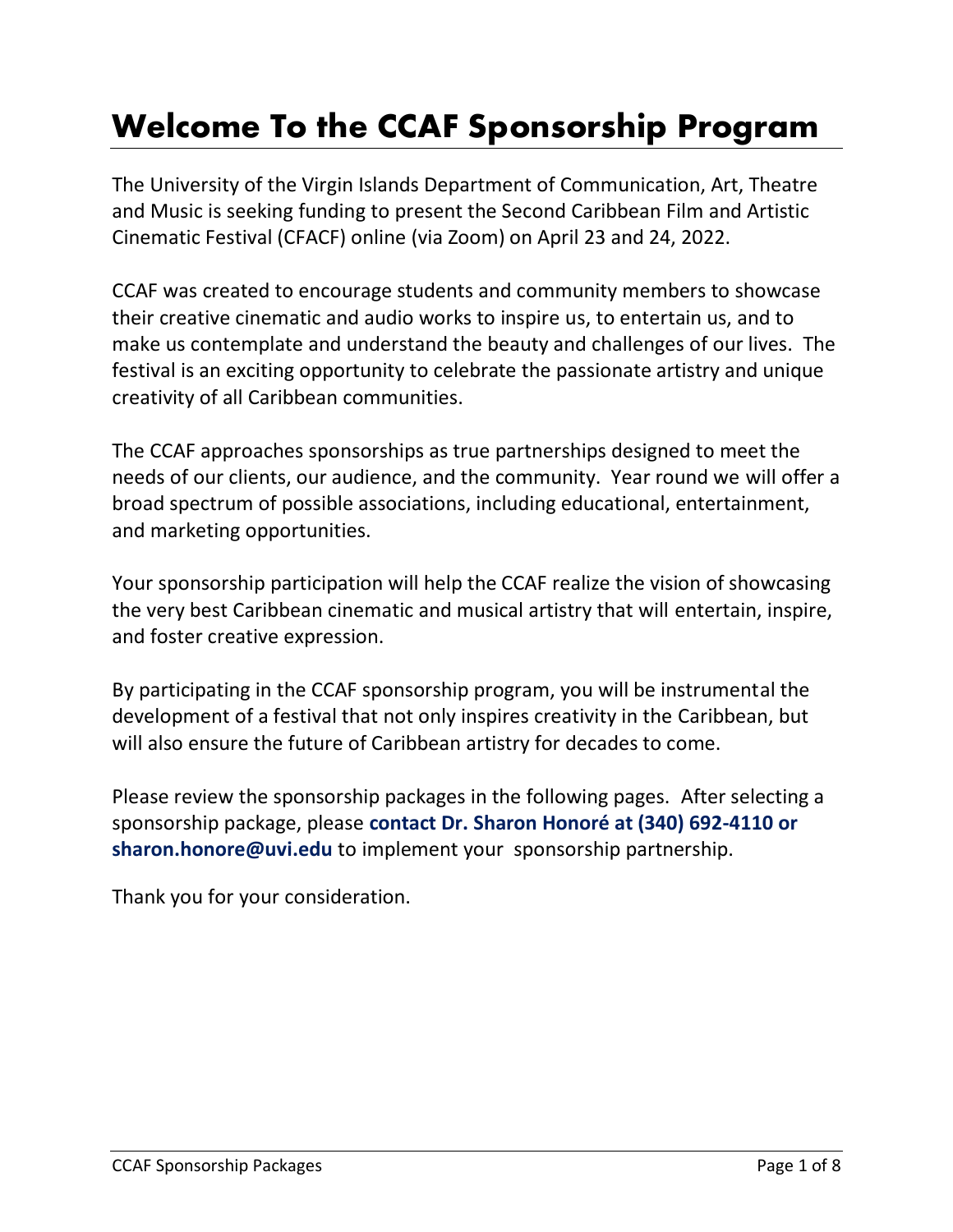#### **The Gold Sponsorship Package**

As a generous GOLD sponsor of CCAF you will receive the following benefits:

Preview of winning films - Film Screenings prior  $\frac{1}{2}$ to the event Showcase your status as the major business sponsor on all CCAF promotional materials



- Promote your company via student produced testimonies (print and radio broadcast) throughout 2022-2023 school terms (activities may include, but are not limited to, the following university-wide events: Communication Orientation, Recruitment Fair, Registration Period, Journalism Summit Founders Day and Graduation
- Advertise your company in our festival catalog 2022
- Display your company banner information on our promotional materials prior to the event
- Showcase your company on both islands/campuses (St. Thomas and St. Croix) during the festival
- Promote your company at academic activities during the Spring festival (Awards ceremony, Welcome, Closing events)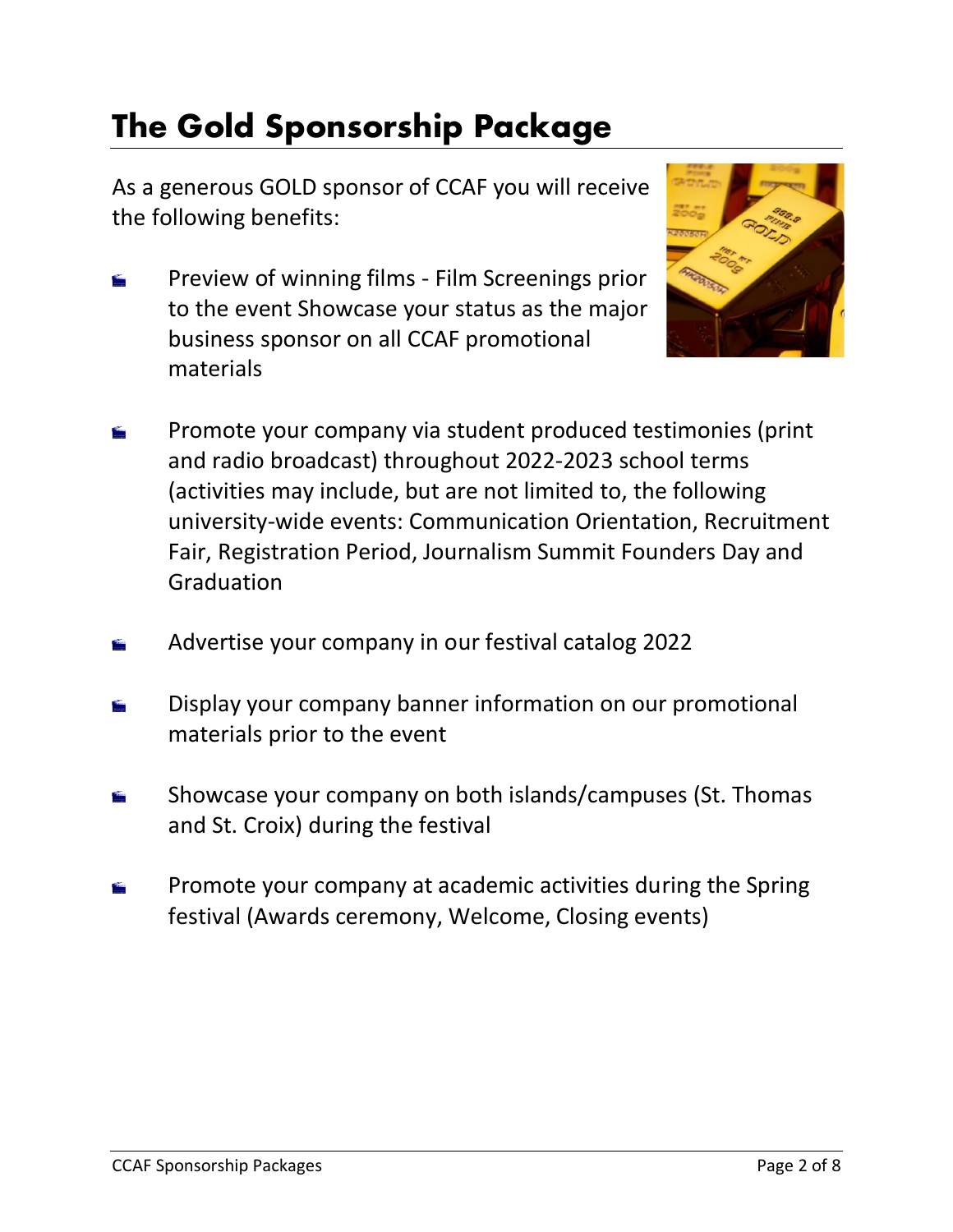#### **The Silver Sponsorship Package**

As a generous SILVER sponsor of CCAF you will receive the following benefits:

- Preview of winning films Film Screenings prior to the event
- Showcase your status as the major business sponsor on all CCAF promotional materials



- Promote your company via student produced testimonies (print and radio broadcast) throughout 2022-2023 school terms (activities may include, but are not limited to, the following university-wide events: Communication Orientation, Recruitment Fair, Registration Period, Journalism Summit Founders Day and Graduation
- Advertise your company in our festival catalog 2022
- Display your company banner information on our promotional  $\frac{1}{2}$ materials prior to the event
- Showcase your company on both islands/campuses (St. Thomas and St. Croix) during the festival
- Promote your company at academic activities during the Spring  $\frac{1}{2}$ festival (Awards ceremony, Welcome, Closing events)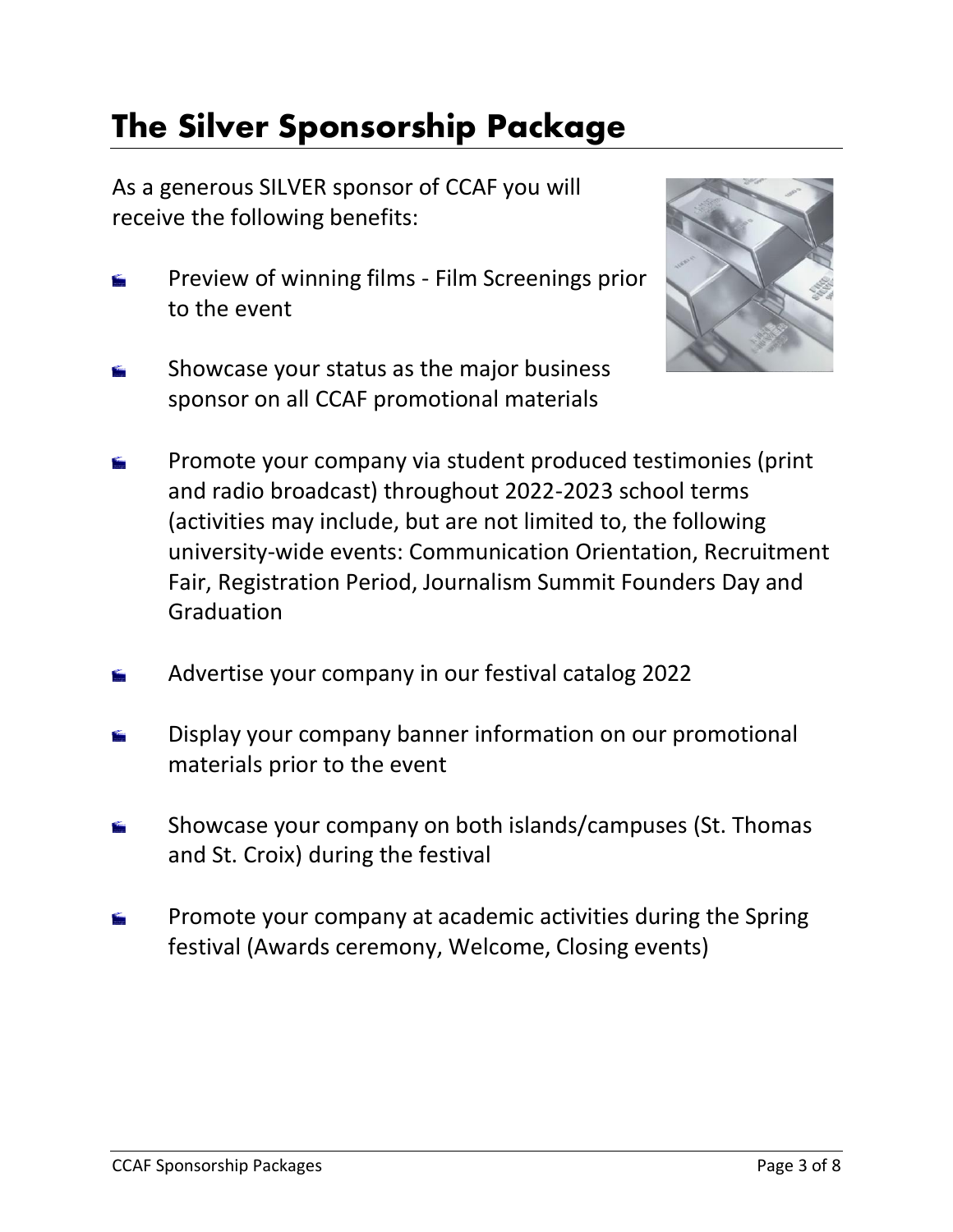#### **The Platinum Sponsorship Package**

As a generous PLATINUM sponsor of CCAF you will receive the following benefits:

- Preview of winning films Film Screenings  $\frac{1}{2}$
- Showcase your status as the major business sponsor on all CCAF promotional materials



- Promote your company via student produced testimonies (print and radio broadcast) throughout
- 2022-2023 school terms (activities may include, but are not  $\frac{1}{2}$ limited to, the following university-wide events: Communication Orientation, Recruitment Fair, Registration Period, Journalism
- Summit Founders Day and Graduation
- Advertise your company in our festival catalog 2022
- Display your company banner information on our promotional materials prior to the event
- Showcase your company on both islands/campuses (St. Thomas and St. Croix) during the festival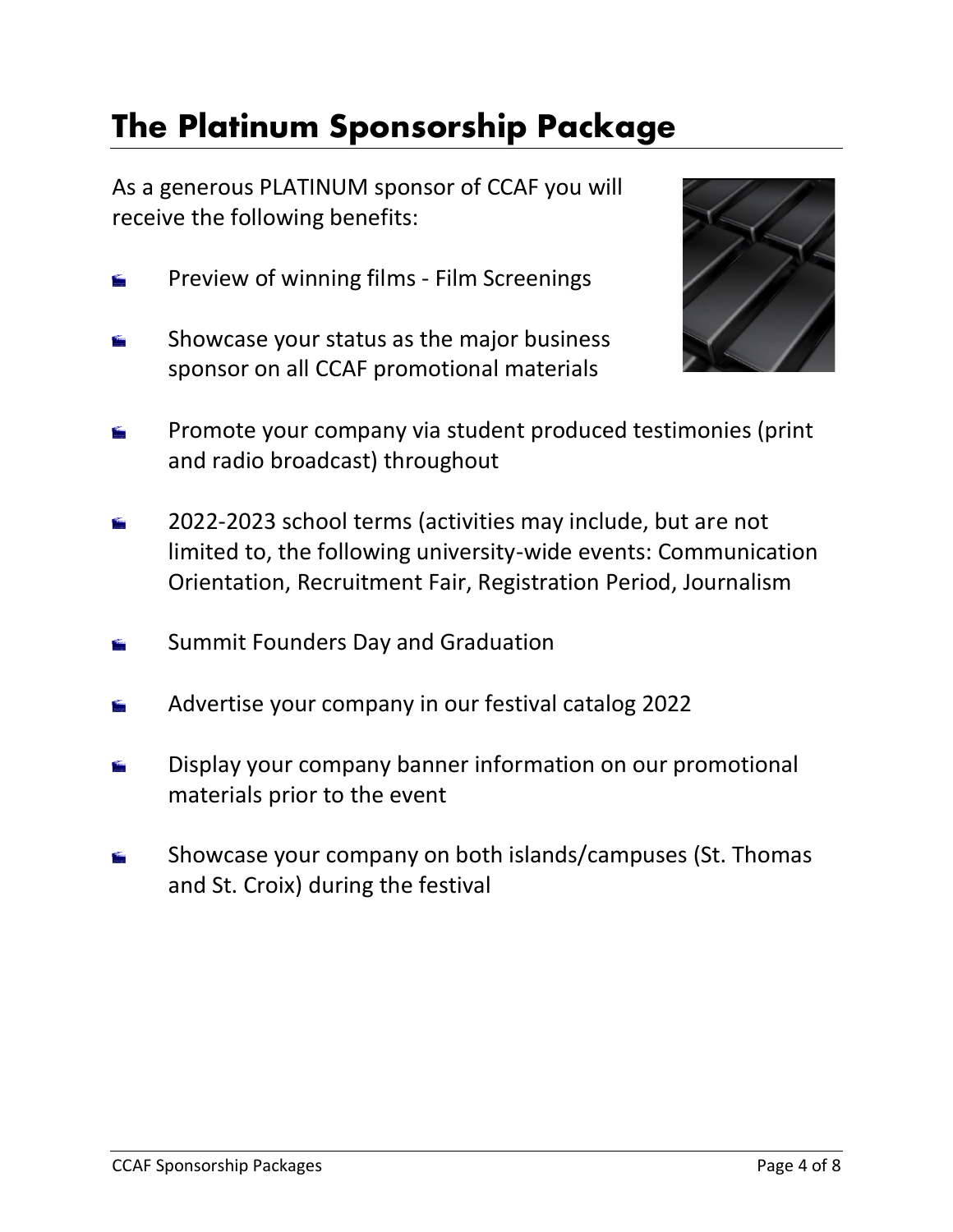#### **The Diamond Sponsorship Package**

As a generous DIAMOND sponsor of CCAF you will receive the following benefits:

Showcase your status as a major  $\frac{1}{2}$ business/individual donor on select CCAF promotional materials



- Advertise your company in our festival catalog 2022
- Display your company banner information on select promotional materials prior to the event
- Post one free advertisement in our online interactive newspaper,  $\frac{1}{2}$ UVI Voice 2.0 during the one following terms: spring, summer fall 2022 Feature your company via one story for the UVI voice.org website during the following terms: spring, summer, and/or fall 2022
- Advertise your company for one week free charge on our campus Radio Station, WUVI during one of the following terms: spring, summer, and fall 2022
- Feature your company via one podcast.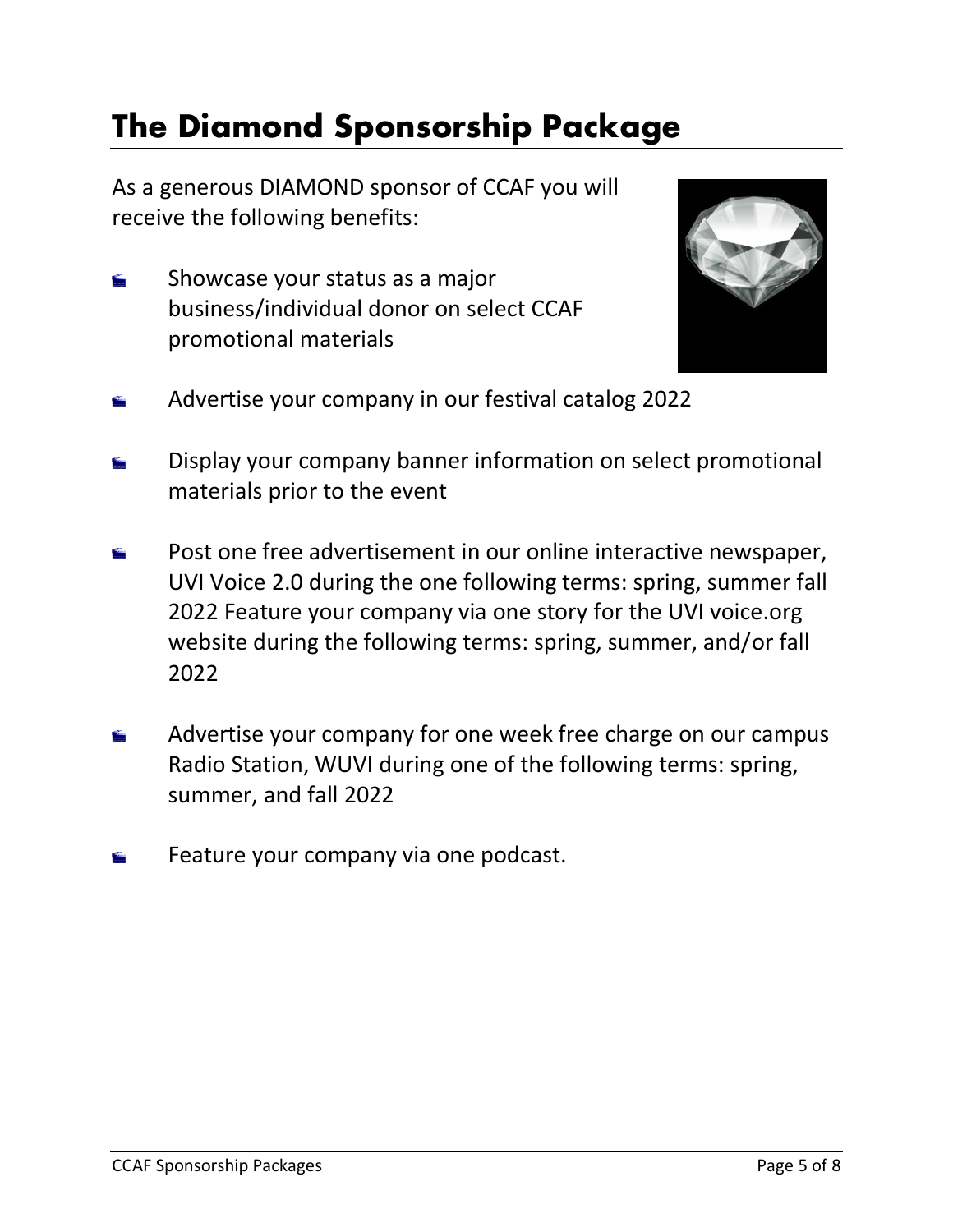### **The Emerald Sponsorship Package**

As a generous EMERALD sponsor of CCAF you will receive the following benefits:

Advertise your company in our festival catalog  $\overline{\mathbf{r}}$ 2022



- Display your company banner information on select promotional materials Post one free advertisement in our online interactive newspaper, UVI Voice 2.0 during the one following terms: spring, summer fall 2022
- Feature your company via one story for the UVI voice.org website  $\frac{1}{2}$ during the following terms: spring, summer, and/or fall 2022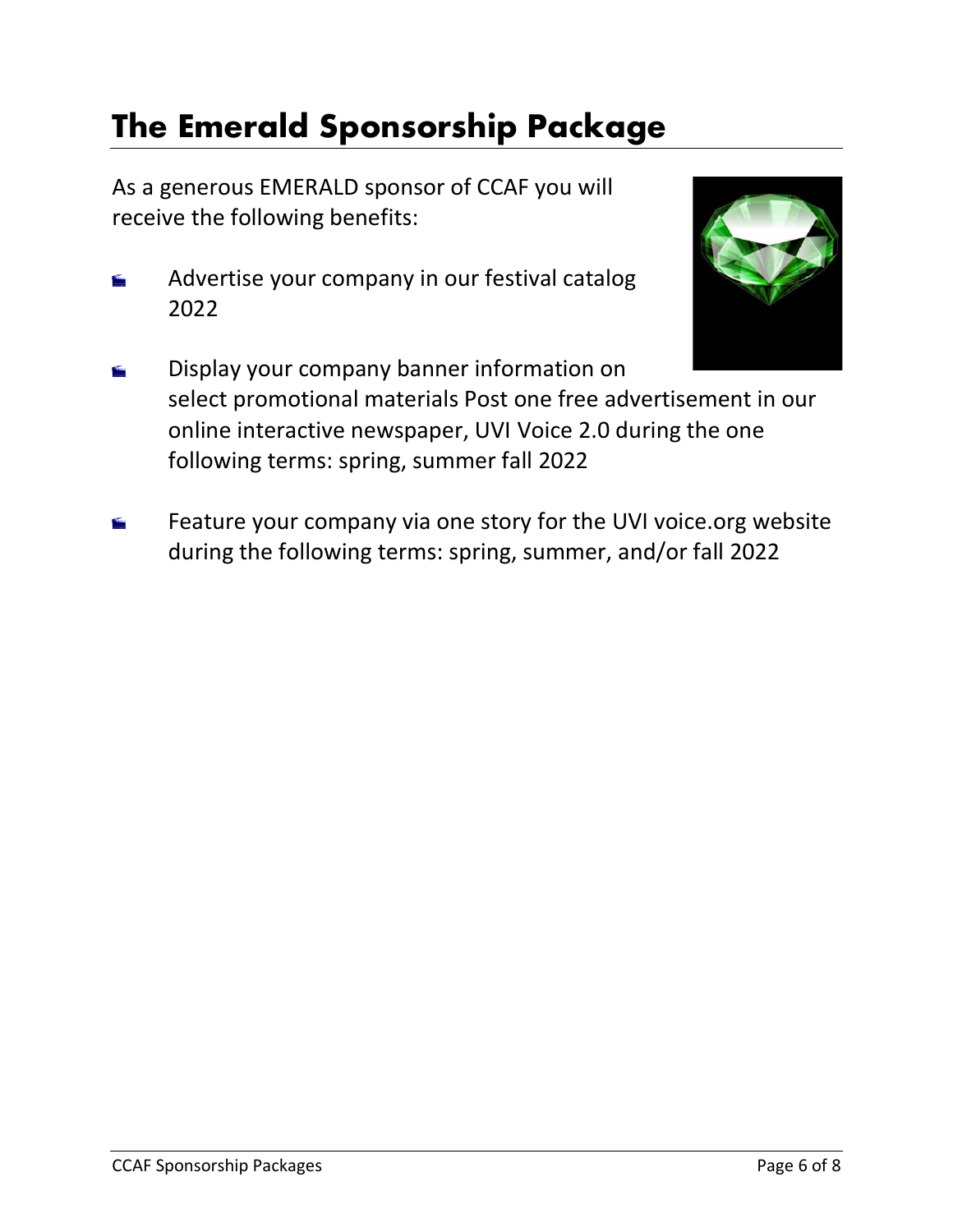## **The Red Beryl Sponsorship Package**

As a generous RED BERYL sponsor of CCAF you will receive the following benefits:

- Advertise your donation in our festival catalog  $\overline{\mathbf{r}}$ 2022
- Advertise your generosity on select promotional material